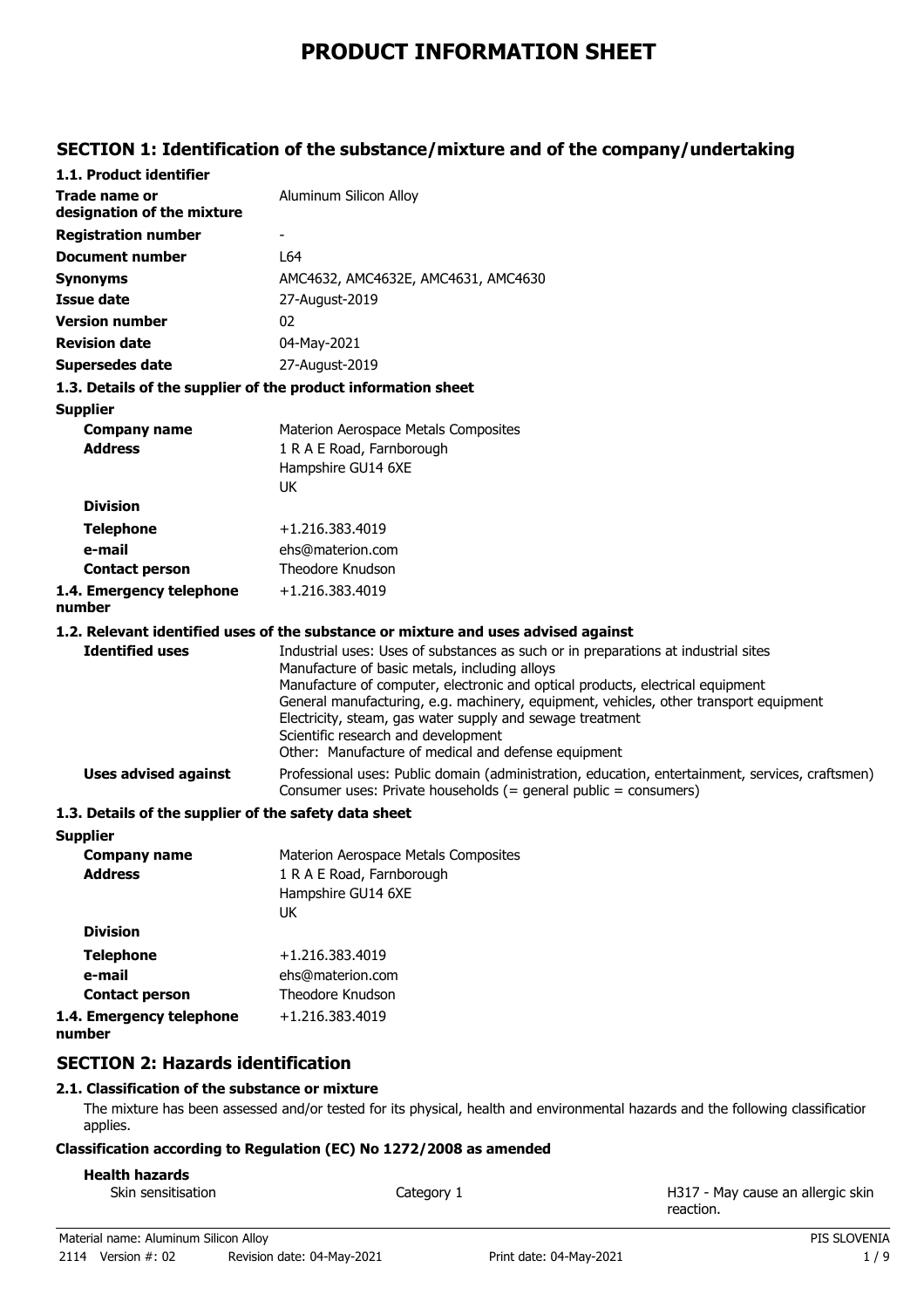| Carcinogenicity       |                                           | Category 2                      | H351 - Suspected of causing<br>cancer.                                                                             |
|-----------------------|-------------------------------------------|---------------------------------|--------------------------------------------------------------------------------------------------------------------|
| exposure              | Specific target organ toxicity - repeated | Category 1 (Respiratory system) | H372 - Causes damage to organs<br>(respiratory system) through<br>prolonged or repeated exposure by<br>inhalation. |
| <b>Hazard summary</b> | Not available.                            |                                 |                                                                                                                    |
| 2.2. Label elements   |                                           |                                 |                                                                                                                    |

### **Label according to Regulation (EC) No. 1272/2008 as amended**

**Contains:** Aluminium, COPPER FLAKES (COATED WITH ALIPHATIC ACID), Iron, magnesium, powder or turnings, NICKEL POWDER; [PARTICLE DIAMETER < 1MM], Silicon

**Hazard pictograms**



### **Signal word** Danger **Hazard statements**

| נמו ט אנמנכוווכוונא |                                                                                        |
|---------------------|----------------------------------------------------------------------------------------|
| H317                | May cause an allergic skin reaction.                                                   |
| H351                | Suspected of causing cancer.                                                           |
| H372                | Causes damage to organs (respiratory system) through prolonged or repeated exposure by |
|                     | inhalation.                                                                            |

### **Precautionary statements**

| <b>Prevention</b>                        |                                                                                                     |
|------------------------------------------|-----------------------------------------------------------------------------------------------------|
| P <sub>201</sub>                         | Obtain special instructions before use.                                                             |
| P <sub>202</sub>                         | Do not handle until all safety precautions have been read and understood.                           |
| P <sub>260</sub>                         | Do not breathe dust/fume/gas/mist/vapours/spray.                                                    |
| P <sub>264</sub>                         | Wash thoroughly after handling.                                                                     |
| P <sub>270</sub>                         | Do not eat, drink or smoke when using this product.                                                 |
| P <sub>272</sub>                         | Contaminated work clothing should not be allowed out of the workplace.                              |
| P <sub>273</sub>                         | Avoid release to the environment.                                                                   |
| P <sub>280</sub>                         | Wear protective gloves/protective clothing/eye protection/face protection.                          |
| <b>Response</b>                          |                                                                                                     |
| $P302 + P350$                            | If on skin: Wash with plenty of water.                                                              |
| $P308 + P313$                            | If exposed or concerned: Get medical advice/attention.                                              |
| $P333 + P313$                            | If skin irritation or rash occurs: Get medical advice/attention.                                    |
| P363                                     | Wash contaminated clothing before reuse.                                                            |
| <b>Storage</b>                           |                                                                                                     |
| P405                                     | Store locked up.                                                                                    |
| <b>Disposal</b>                          |                                                                                                     |
| P501                                     | Dispose of contents/container in accordance with local/regional/national/international regulations. |
| Supplemental label<br><b>information</b> | For further information, please contact the Product Stewardship Department at +1.216.383.4019.      |
| 2.3. Other hazards                       | None known.                                                                                         |

# **SECTION 3: Composition/information on ingredients**

### **3.2. Mixtures**

### **General information**

| <b>Chemical name</b>                          | $\frac{0}{0}$ | No.                                                                 | CAS-No. / EC REACH Registration No. Index No. |                          | <b>Notes</b> |
|-----------------------------------------------|---------------|---------------------------------------------------------------------|-----------------------------------------------|--------------------------|--------------|
| Aluminium                                     | 71 - 87       | 7429-90-5<br>231-072-3                                              |                                               | $013 - 002 - 00 - 1$     |              |
|                                               |               | <b>Classification:</b> Aguatic Acute 1;H400, Aguatic Chronic 1;H410 |                                               |                          |              |
| Silicon                                       | $9 - 24$      | 7440-21-3<br>231-130-8                                              |                                               |                          |              |
| <b>Classification: -</b>                      |               |                                                                     |                                               |                          |              |
| COPPER FLAKES (COATED WITH<br>ALIPHATIC ACID) | $1,8 - 2,2$   | 7440-50-8<br>231-159-6                                              | 01-2119480154-42-0080                         | $\overline{\phantom{0}}$ |              |
| <b>Classification: -</b>                      |               |                                                                     |                                               |                          |              |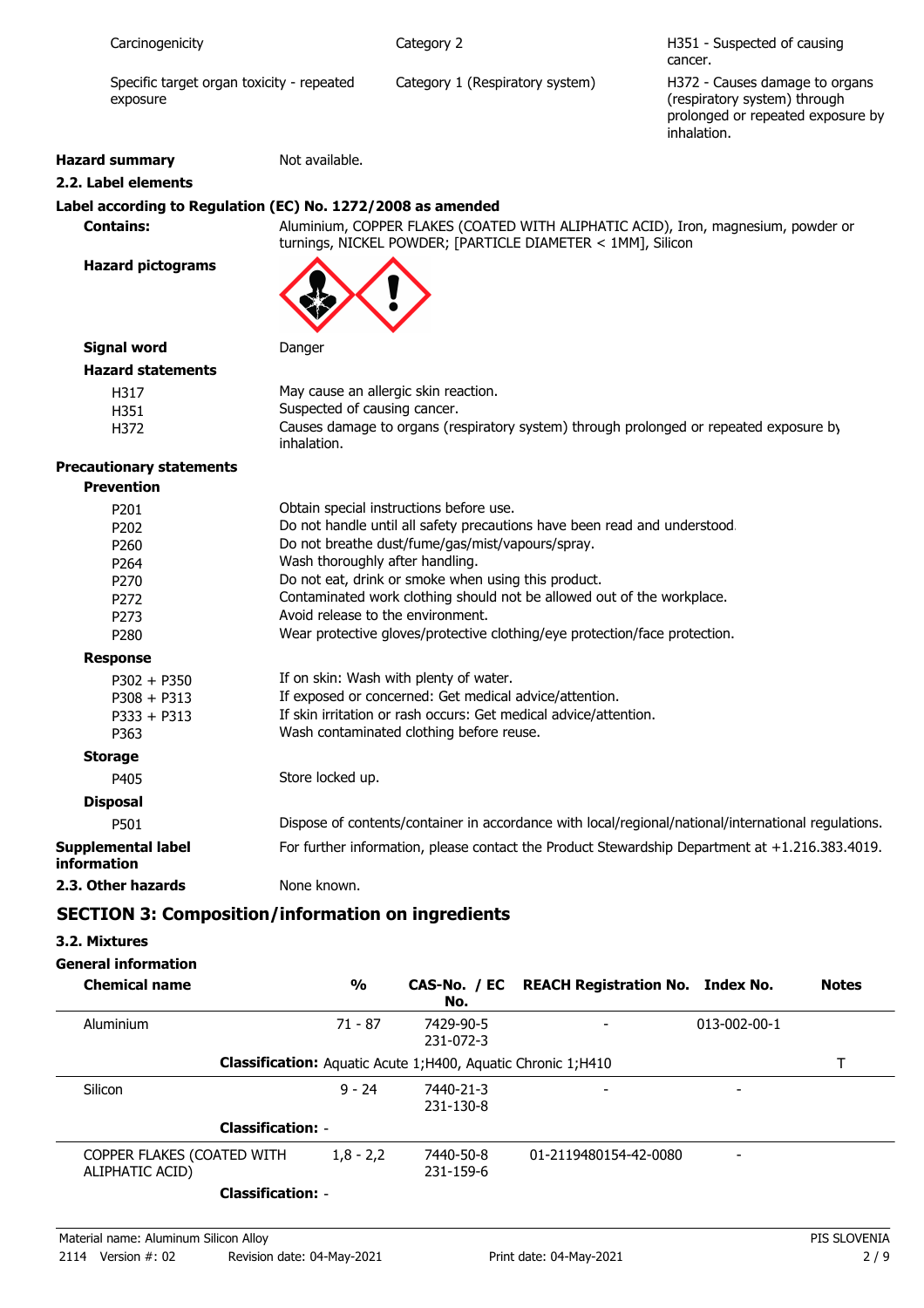| <b>Chemical name</b>                                                                       | $\frac{1}{2}$                                         | CAS-No. / EC<br>No.    | <b>REACH Registration No. Index No.</b>                                                                                                                                                                                                                            | <b>Notes</b> |
|--------------------------------------------------------------------------------------------|-------------------------------------------------------|------------------------|--------------------------------------------------------------------------------------------------------------------------------------------------------------------------------------------------------------------------------------------------------------------|--------------|
| Iron                                                                                       | $1,6 - 2$                                             | 7439-89-6<br>231-096-4 |                                                                                                                                                                                                                                                                    |              |
|                                                                                            | <b>Classification: STOT RE 1;H372</b>                 |                        |                                                                                                                                                                                                                                                                    |              |
| NICKEL POWDER; [PARTICLE<br>DIAMETER < 1MM]                                                | $0,7 - 1,1$                                           | 7440-02-0<br>231-111-4 | 01-2119438727-29-0049 028-002-00-7                                                                                                                                                                                                                                 |              |
|                                                                                            |                                                       |                        | Classification: Skin Sens. 1; H317, STOT SE 3; H335, Carc. 2; H351, STOT RE 2; H373                                                                                                                                                                                | 7, S         |
| magnesium, powder or turnings                                                              | $0,5 - 0,7$                                           | 7439-95-4<br>231-104-6 |                                                                                                                                                                                                                                                                    |              |
|                                                                                            |                                                       |                        | Classification: Flam. Sol. 1; H228, Self-heat. 2; H252, Water-React. 2; H261                                                                                                                                                                                       | T            |
| <b>SECTION 4: First aid measures</b>                                                       |                                                       |                        |                                                                                                                                                                                                                                                                    |              |
| <b>General information</b>                                                                 | involved, and take precautions to protect themselves. |                        | If exposed or concerned: get medical attention/advice. If you feel unwell, seek medical advice<br>(show the label where possible). Ensure that medical personnel are aware of the material(s)                                                                      |              |
| 4.1. Description of first aid measures                                                     |                                                       |                        |                                                                                                                                                                                                                                                                    |              |
| <b>Inhalation</b>                                                                          |                                                       |                        | Move to fresh air. Call a physician if symptoms develop or persist.                                                                                                                                                                                                |              |
| <b>Skin contact</b>                                                                        |                                                       |                        | Wash off with soap and water. Get medical attention if irritation develops and persists.                                                                                                                                                                           |              |
| Eye contact<br><b>Ingestion</b>                                                            | Rinse mouth. Get medical attention if symptoms occur. |                        | Rinse with water. Get medical attention if irritation develops and persists.                                                                                                                                                                                       |              |
| 4.2. Most important<br>symptoms and effects, both<br>acute and delayed                     | Prolonged exposure may cause chronic effects.         |                        |                                                                                                                                                                                                                                                                    |              |
| 4.3. Indication of any<br>immediate medical attention<br>and special treatment<br>needed   | Symptoms may be delayed.                              |                        | Provide general supportive measures and treat symptomatically. Keep victim under observation.                                                                                                                                                                      |              |
| <b>SECTION 5: Firefighting measures</b>                                                    |                                                       |                        |                                                                                                                                                                                                                                                                    |              |
| <b>General fire hazards</b>                                                                | No unusual fire or explosion hazards noted.           |                        |                                                                                                                                                                                                                                                                    |              |
| 5.1. Extinguishing media<br>Suitable extinguishing                                         | Powder. Dry sand.                                     |                        |                                                                                                                                                                                                                                                                    |              |
| media<br><b>Unsuitable extinguishing</b>                                                   |                                                       |                        | Water. Do not use water jet as an extinguisher, as this will spread the fire. Carbon dioxide (CO2).                                                                                                                                                                |              |
| media<br>5.2. Special hazards arising<br>from the substance or<br>mixture                  | Not available.                                        |                        |                                                                                                                                                                                                                                                                    |              |
| 5.3. Advice for firefighters<br><b>Special protective</b><br>equipment for<br>firefighters | after a fire.                                         |                        | Wear suitable protective equipment. Pressure-demand self-contained breathing apparatus must be<br>worn by firefighters or any other persons potentially exposed to the particulate released during or                                                              |              |
| <b>Special firefighting</b><br>procedures                                                  | Water runoff can cause environmental damage.          |                        |                                                                                                                                                                                                                                                                    |              |
| <b>SECTION 6: Accidental release measures</b>                                              |                                                       |                        |                                                                                                                                                                                                                                                                    |              |
| 6.1. Personal precautions, protective equipment and emergency procedures                   |                                                       |                        |                                                                                                                                                                                                                                                                    |              |
| For non-emergency<br>personnel                                                             |                                                       |                        | As supplied, this product poses no special release issues.                                                                                                                                                                                                         |              |
| For emergency<br>responders                                                                |                                                       |                        | As supplied, this product poses no special release issues. Keep unnecessary personnel away.                                                                                                                                                                        |              |
| <b>6.2. Environmental</b><br>precautions                                                   |                                                       |                        | Avoid release to the environment. Contact local authorities in case of spillage to drain/aquatic<br>environment. Prevent further leakage or spillage if safe to do so. Do not contaminate water. Avoid<br>discharge into drains, water courses or onto the ground. |              |
| 6.3. Methods and material for<br>containment and cleaning up                               | basements or confined areas.                          |                        | Collect spillage. Prevent product from entering drains. Prevent entry into waterways, sewer,                                                                                                                                                                       |              |
| 6.4. Reference to other<br>sections                                                        |                                                       |                        | For personal protection, see section 8 of the PIS. For waste disposal, see section 13 of the PIS.                                                                                                                                                                  |              |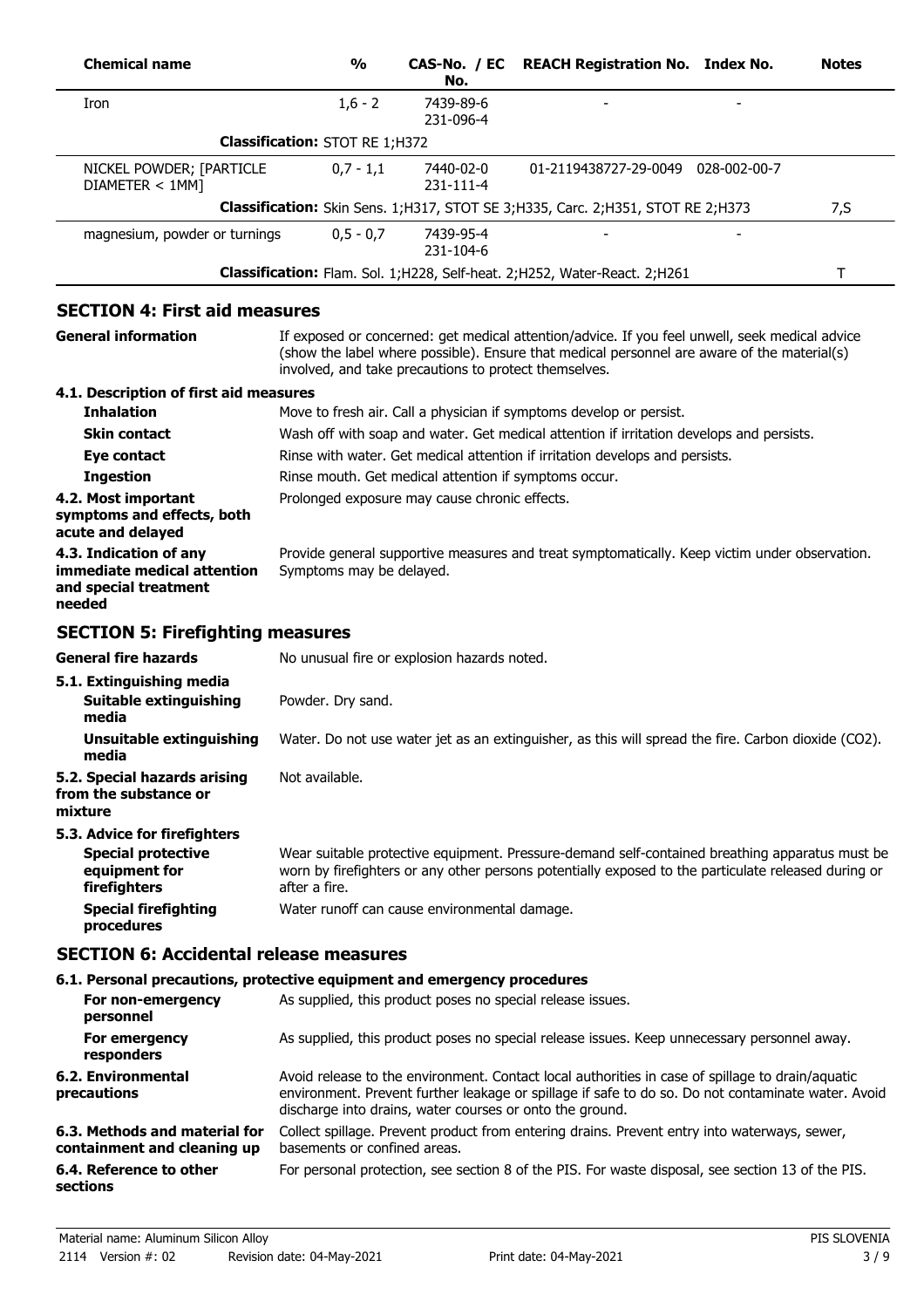# **SECTION 7: Handling and storage**

| 7.1. Precautions for safe<br>handling                                   | Obtain special instructions before use. Do not handle until all safety precautions have been read<br>and understood. Do not taste or swallow. Avoid contact with skin. Avoid contact with eyes. Avoid<br>prolonged exposure. Use personal protective equipment as required. When using, do not eat, drink<br>or smoke. Wash hands thoroughly after handling. Use appropriate container to avoid environmental<br>contamination. Do not empty into drains. Wear suitable gloves. |
|-------------------------------------------------------------------------|---------------------------------------------------------------------------------------------------------------------------------------------------------------------------------------------------------------------------------------------------------------------------------------------------------------------------------------------------------------------------------------------------------------------------------------------------------------------------------|
| 7.2. Conditions for safe<br>storage, including any<br>incompatibilities | Store locked up. Use appropriate container to avoid environmental contamination. Keep container<br>tightly closed. Store in a cool, dry place out of direct sunlight. Store in a dry place. Keep out of the<br>reach of children.                                                                                                                                                                                                                                               |
| 7.3. Specific end use(s)                                                | Not available.                                                                                                                                                                                                                                                                                                                                                                                                                                                                  |
|                                                                         |                                                                                                                                                                                                                                                                                                                                                                                                                                                                                 |

### **SECTION 8: Exposure controls/personal protection**

### **8.1. Control parameters**

### **Occupational exposure limits**

| Slovenia. OELs. Regulations concerning protection of workers against risks due to exposure to chemicals while |
|---------------------------------------------------------------------------------------------------------------|
| working (Official Gazette of the Republic of Slovenia)                                                        |

| <b>Components</b>                                                     | <b>Type</b>                                                                                                                                                                                                                                                                                                                                                                                                                                                                |                                        | <b>Value</b>  | <b>Form</b>                                                                                                                                                                                                                                                                                                |  |
|-----------------------------------------------------------------------|----------------------------------------------------------------------------------------------------------------------------------------------------------------------------------------------------------------------------------------------------------------------------------------------------------------------------------------------------------------------------------------------------------------------------------------------------------------------------|----------------------------------------|---------------|------------------------------------------------------------------------------------------------------------------------------------------------------------------------------------------------------------------------------------------------------------------------------------------------------------|--|
| Aluminium (CAS 7429-90-5)                                             | <b>TWA</b>                                                                                                                                                                                                                                                                                                                                                                                                                                                                 |                                        | $10$ mg/m $3$ | Inhalable fraction.                                                                                                                                                                                                                                                                                        |  |
|                                                                       |                                                                                                                                                                                                                                                                                                                                                                                                                                                                            |                                        | $1,25$ mg/m3  | Respirable fraction.                                                                                                                                                                                                                                                                                       |  |
| NICKEL POWDER;<br>[PARTICLE DIAMETER <<br>1MM] (CAS 7440-02-0)        | <b>TWA</b>                                                                                                                                                                                                                                                                                                                                                                                                                                                                 |                                        | $0,006$ mg/m3 | Respirable fraction.                                                                                                                                                                                                                                                                                       |  |
| <b>Biological limit values</b>                                        | No biological exposure limits noted for the ingredient(s).                                                                                                                                                                                                                                                                                                                                                                                                                 |                                        |               |                                                                                                                                                                                                                                                                                                            |  |
| <b>Recommended monitoring</b><br>procedures                           |                                                                                                                                                                                                                                                                                                                                                                                                                                                                            | Follow standard monitoring procedures. |               |                                                                                                                                                                                                                                                                                                            |  |
| <b>Derived no effect levels</b><br>(DNELs)                            | Not available.                                                                                                                                                                                                                                                                                                                                                                                                                                                             |                                        |               |                                                                                                                                                                                                                                                                                                            |  |
| <b>Predicted no effect</b><br>concentrations (PNECs)                  | Not available.                                                                                                                                                                                                                                                                                                                                                                                                                                                             |                                        |               |                                                                                                                                                                                                                                                                                                            |  |
| <b>Exposure guidelines</b>                                            |                                                                                                                                                                                                                                                                                                                                                                                                                                                                            |                                        |               |                                                                                                                                                                                                                                                                                                            |  |
|                                                                       | Slovenia. OELs. Regulations concerning protection of workers against risks due to exposure to chemicals while<br>working (Official Gazette of the Republic of Slovenia)                                                                                                                                                                                                                                                                                                    |                                        |               |                                                                                                                                                                                                                                                                                                            |  |
| NICKEL POWDER; [PARTICLE DIAMETER < 1MM]<br>(CAS 7440-02-0)           |                                                                                                                                                                                                                                                                                                                                                                                                                                                                            | Can be absorbed through the skin.      |               |                                                                                                                                                                                                                                                                                                            |  |
| 8.2. Exposure controls                                                |                                                                                                                                                                                                                                                                                                                                                                                                                                                                            |                                        |               |                                                                                                                                                                                                                                                                                                            |  |
| <b>Appropriate engineering</b><br>controls                            | Good general ventilation (typically 10 air changes per hour) should be used. Ventilation rates should<br>be matched to conditions. If applicable, use process enclosures, local exhaust ventilation, or other<br>engineering controls to maintain airborne levels below recommended exposure limits. If exposure<br>limits have not been established, maintain airborne levels to an acceptable level.                                                                     |                                        |               |                                                                                                                                                                                                                                                                                                            |  |
| Individual protection measures, such as personal protective equipment |                                                                                                                                                                                                                                                                                                                                                                                                                                                                            |                                        |               |                                                                                                                                                                                                                                                                                                            |  |
| <b>General information</b>                                            | Personal protection equipment should be chosen according to the CEN standards and in discussion<br>with the supplier of the personal protective equipment.                                                                                                                                                                                                                                                                                                                 |                                        |               |                                                                                                                                                                                                                                                                                                            |  |
| <b>Eye/face protection</b>                                            | Wear approved safety glasses, goggles, face shield and/or welder's helmet when risk of eye injury<br>is present, particularly during operations that generate dust, mist or fume.                                                                                                                                                                                                                                                                                          |                                        |               |                                                                                                                                                                                                                                                                                                            |  |
| <b>Skin protection</b>                                                |                                                                                                                                                                                                                                                                                                                                                                                                                                                                            |                                        |               |                                                                                                                                                                                                                                                                                                            |  |
| - Hand protection                                                     | Wear gloves to prevent contact with particulate or solutions. Wear gloves to prevent metal cuts and<br>skin abrasions during handling.                                                                                                                                                                                                                                                                                                                                     |                                        |               |                                                                                                                                                                                                                                                                                                            |  |
| - Other                                                               | Protective overgarments or work clothing must be worn by persons who may become contaminated<br>with particulate during activities.                                                                                                                                                                                                                                                                                                                                        |                                        |               |                                                                                                                                                                                                                                                                                                            |  |
| <b>Respiratory protection</b>                                         | approved respirators must be used as specified by an Industrial Hygienist or other qualified<br>professional. Respirator users must be medically evaluated to determine if they are physically<br>capable of wearing a respirator. Quantitative and/or qualitative fit testing and respirator training<br>must be satisfactorily completed by all personnel prior to respirator use. Users of tight fitting<br>such as changing filters in a baghouse air cleaning device. |                                        |               | When airborne exposures exceed or have the potential to exceed the occupational exposure limits,<br>respirators must be clean shaven on those areas of the face where the respirator seal contacts the<br>face. Use pressure-demand airline respirators when performing jobs with high potential exposures |  |
| <b>Thermal hazards</b>                                                | Not applicable.                                                                                                                                                                                                                                                                                                                                                                                                                                                            |                                        |               |                                                                                                                                                                                                                                                                                                            |  |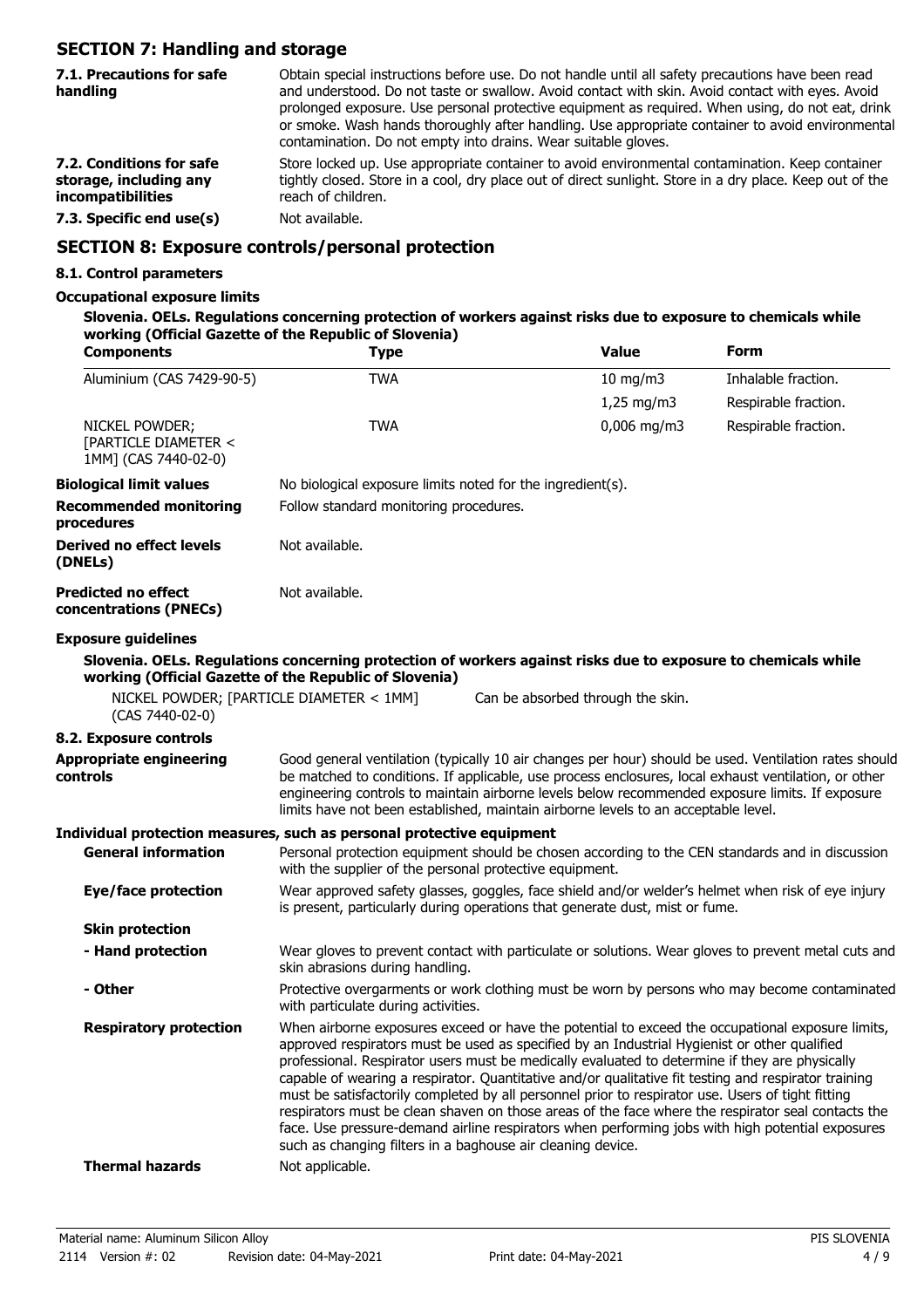| <b>Hygiene measures</b>                   | Always observe good personal hygiene measures, such as washing after handling the material and<br>before eating, drinking, and/or smoking. Routinely wash work clothing and protective equipment to<br>remove contaminants. |
|-------------------------------------------|-----------------------------------------------------------------------------------------------------------------------------------------------------------------------------------------------------------------------------|
| <b>Environmental exposure</b><br>controls | Inform appropriate managerial or supervisory personnel of all environmental releases.                                                                                                                                       |

# **SECTION 9: Physical and chemical properties**

### **9.1. Information on basic physical and chemical properties**

| <b>Appearance</b>                                 |                                                    |
|---------------------------------------------------|----------------------------------------------------|
| <b>Physical state</b>                             | Solid.                                             |
| <b>Form</b>                                       | Solid.                                             |
| Colour                                            | Silver. Grey metallic.                             |
| <b>Odour</b>                                      | None.                                              |
| <b>Odour threshold</b>                            | Not applicable.                                    |
| рH                                                | Not applicable.                                    |
| <b>Melting point/freezing point</b>               | > 548 °C (> 1018,4 °F) estimated / Not applicable. |
| <b>Initial boiling point and</b><br>boiling range | Not applicable.                                    |
| <b>Flash point</b>                                | Not applicable.                                    |
| <b>Evaporation rate</b>                           | Not applicable.                                    |
| Flammability (solid, gas)                         | None known.                                        |
| Upper/lower flammability or explosive limits      |                                                    |
| <b>Flammability limit - lower</b><br>(9/6)        | Not applicable.                                    |
| <b>Flammability limit -</b><br>upper $(\% )$      | Not applicable.                                    |
| <b>Explosive limit - lower (</b><br>%)            | Not applicable.                                    |
| <b>Explosive limit - upper</b><br>(%)             | Not applicable.                                    |
| Vapour pressure                                   | Not applicable.                                    |
| <b>Vapour density</b>                             | Not applicable.                                    |
| <b>Relative density</b>                           | Not applicable.                                    |
| Solubility(ies)                                   |                                                    |
| Solubility (water)                                | Insoluble                                          |
| <b>Partition coefficient</b><br>(n-octanol/water) | Not applicable.                                    |
| <b>Auto-ignition temperature</b>                  | Not applicable.                                    |
| <b>Decomposition temperature</b>                  | Not applicable.                                    |
| <b>Viscosity</b>                                  | Not applicable.                                    |
| <b>Explosive properties</b>                       | Not explosive.                                     |
| <b>Oxidising properties</b>                       | Not oxidising.                                     |
| 9.2. Other information                            |                                                    |
| <b>Density</b>                                    | 2,80 g/cm3 estimated                               |
| <b>Specific gravity</b>                           | 2,8 estimated                                      |
| <b>SECTION 10: Stability and reactivity</b>       |                                                    |
| 10.1. Reactivity                                  | Not available.                                     |
| 10.2. Chemical stability                          | Material is stable under normal conditions.        |

| <u>ivul avaliable.</u>                                      |
|-------------------------------------------------------------|
| Material is stable under normal conditions.                 |
| No dangerous reaction known under conditions of normal use. |
| Contact with incompatible materials.                        |
| Strong oxidising agents.                                    |
| No hazardous decomposition products are known.              |
|                                                             |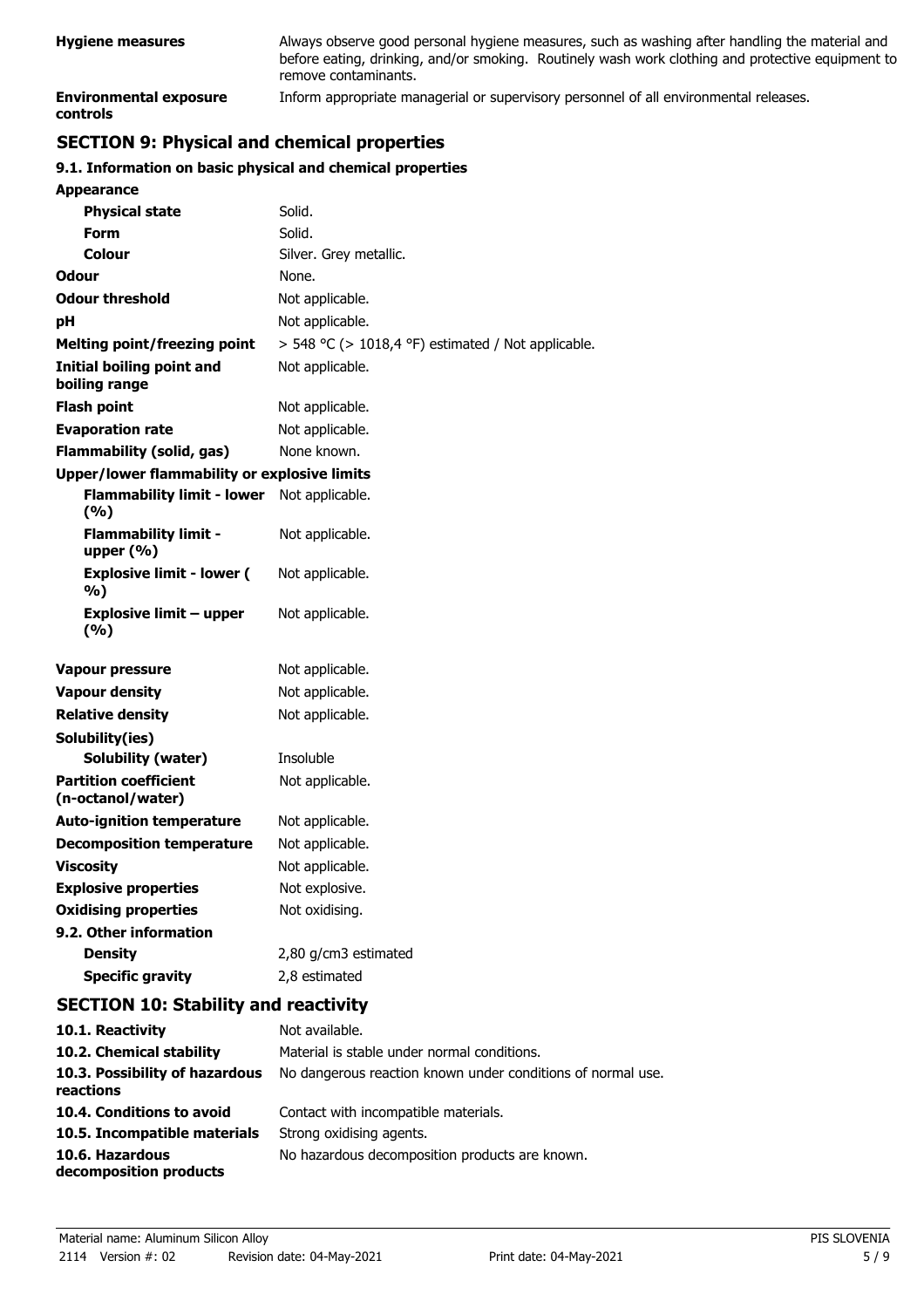### **SECTION 11: Toxicological information**

| <b>SECTION 11: Toxicological information</b>                                             |                                                                                                                        |                                                                                                               |  |
|------------------------------------------------------------------------------------------|------------------------------------------------------------------------------------------------------------------------|---------------------------------------------------------------------------------------------------------------|--|
| <b>General information</b>                                                               |                                                                                                                        | Occupational exposure to the substance or mixture may cause adverse effects.                                  |  |
| <b>Information on likely routes of exposure</b>                                          |                                                                                                                        |                                                                                                               |  |
| <b>Inhalation</b>                                                                        | Prolonged inhalation may be harmful.                                                                                   |                                                                                                               |  |
| <b>Skin contact</b>                                                                      | No adverse effects due to skin contact are expected.                                                                   |                                                                                                               |  |
| Eye contact                                                                              | Direct contact with eyes may cause temporary irritation.                                                               |                                                                                                               |  |
| <b>Ingestion</b>                                                                         | May cause discomfort if swallowed. However, ingestion is not likely to be a primary route of<br>occupational exposure. |                                                                                                               |  |
| <b>Symptoms</b>                                                                          | Direct contact with eyes may cause temporary irritation.                                                               |                                                                                                               |  |
| 11.1. Information on toxicological effects                                               |                                                                                                                        |                                                                                                               |  |
| <b>Acute toxicity</b>                                                                    | Not applicable.                                                                                                        |                                                                                                               |  |
| <b>Skin corrosion/irritation</b>                                                         | Prolonged skin contact may cause temporary irritation.                                                                 |                                                                                                               |  |
| Serious eye damage/eye<br>irritation                                                     | Direct contact with eyes may cause temporary irritation.                                                               |                                                                                                               |  |
| <b>Respiratory sensitisation</b>                                                         | Not a respiratory sensitizer.                                                                                          |                                                                                                               |  |
| <b>Skin sensitisation</b>                                                                | This product is not expected to cause skin sensitisation.                                                              |                                                                                                               |  |
| <b>Germ cell mutagenicity</b>                                                            | mutagenic or genotoxic.                                                                                                | No data available to indicate product or any components present at greater than 0.1% are                      |  |
| Carcinogenicity                                                                          |                                                                                                                        |                                                                                                               |  |
|                                                                                          | <b>IARC Monographs. Overall Evaluation of Carcinogenicity</b>                                                          |                                                                                                               |  |
| NICKEL POWDER; [PARTICLE DIAMETER < 1MM]<br>(CAS 7440-02-0)                              |                                                                                                                        | 2B Possibly carcinogenic to humans.                                                                           |  |
| working (Official Gazette of the Republic of Slovenia)                                   |                                                                                                                        | Slovenia. OELs. Regulations concerning protection of workers against risks due to exposure to chemicals while |  |
| Aluminium (CAS 7429-90-5)<br>NICKEL POWDER; [PARTICLE DIAMETER < 1MM]<br>(CAS 7440-02-0) |                                                                                                                        | Carcinogenic, Category 1A<br>Carcinogenic, Category 2.                                                        |  |
| <b>Reproductive toxicity</b>                                                             | This product is not expected to cause reproductive or developmental effects.                                           |                                                                                                               |  |
| <b>Specific target organ toxicity</b><br>- single exposure                               | Not classified.                                                                                                        |                                                                                                               |  |
| <b>Specific target organ toxicity</b><br>- repeated exposure                             | Causes damage to organs () through prolonged or repeated exposure by inhalation.                                       |                                                                                                               |  |
| <b>Aspiration hazard</b>                                                                 | Not an aspiration hazard.                                                                                              |                                                                                                               |  |
| <b>Mixture versus substance</b><br>information                                           | No information available.                                                                                              |                                                                                                               |  |
| <b>Other information</b>                                                                 | Not available.                                                                                                         |                                                                                                               |  |
| <b>SECTION 12: Ecological information</b>                                                |                                                                                                                        |                                                                                                               |  |

12.1. Toxicity The product is not classified as environmentally hazardous. However, this does not exclude the possibility that large or frequent spills can have a harmful or damaging effect on the environment.

| <b>Product</b>         |                                                            | <b>Species</b>                                                      | <b>Test Results</b>            |
|------------------------|------------------------------------------------------------|---------------------------------------------------------------------|--------------------------------|
| Aluminum Silicon Alloy |                                                            |                                                                     |                                |
| Aquatic                |                                                            |                                                                     |                                |
| Acute                  |                                                            |                                                                     |                                |
| Fish                   | LC50                                                       | Fish                                                                | 1,475 mg/l, 96 hours estimated |
| <b>Components</b>      |                                                            | <b>Species</b>                                                      | <b>Test Results</b>            |
|                        | COPPER FLAKES (COATED WITH ALIPHATIC ACID) (CAS 7440-50-8) |                                                                     |                                |
| <b>Aquatic</b>         |                                                            |                                                                     |                                |
| Acute                  |                                                            |                                                                     |                                |
| Crustacea              | EC50                                                       | Blue crab (Callinectes sapidus)                                     | $0,0031$ mg/l                  |
| Fish                   | LC50                                                       | Fathead minnow (Pimephales promelas) 0,0219 - 0,0446 mg/l, 96 hours |                                |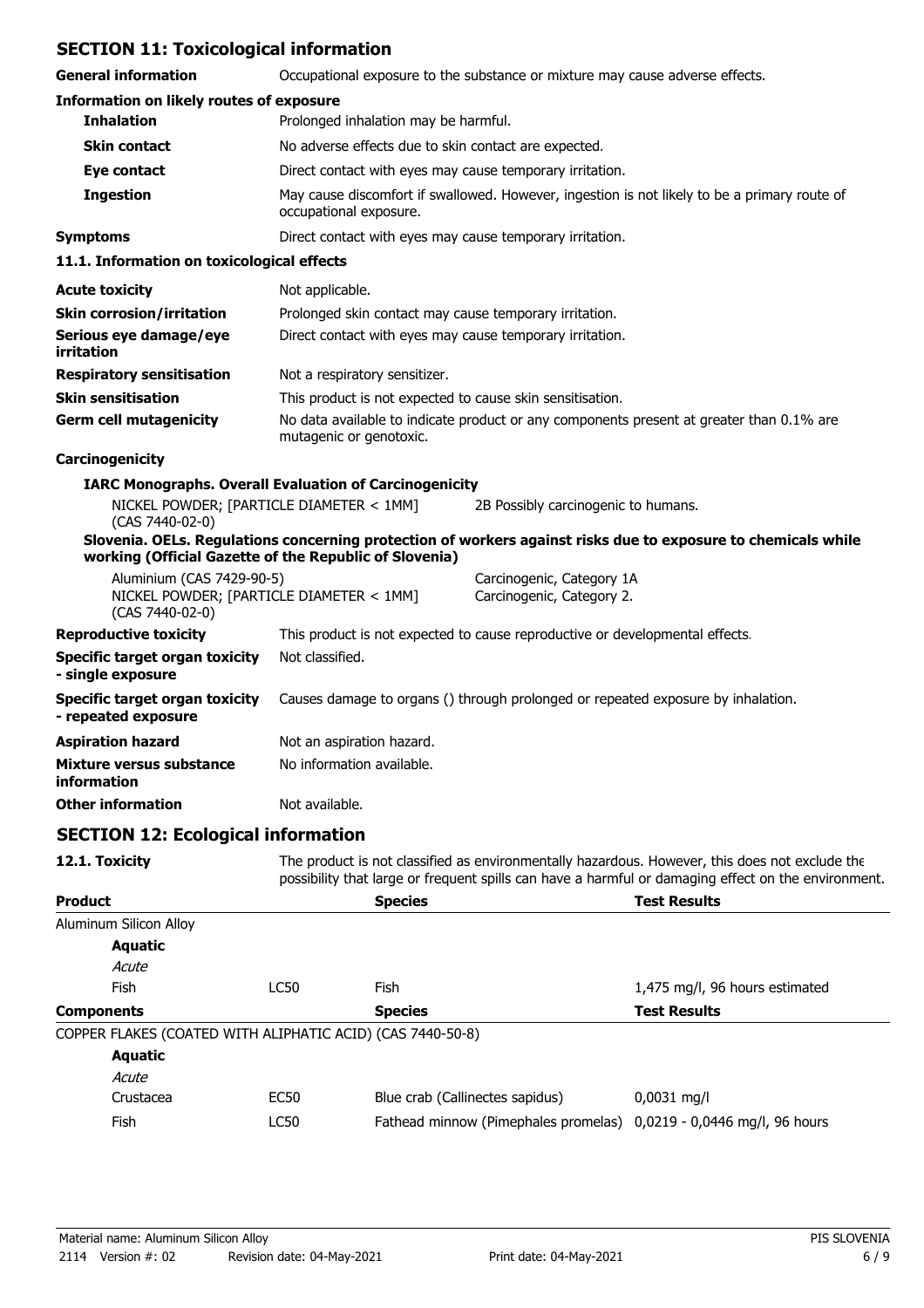| <b>Components</b>                                         |                                                                                                                                                                                            | <b>Species</b>                                                               | <b>Test Results</b> |
|-----------------------------------------------------------|--------------------------------------------------------------------------------------------------------------------------------------------------------------------------------------------|------------------------------------------------------------------------------|---------------------|
| NICKEL POWDER; [PARTICLE DIAMETER < 1MM] (CAS 7440-02-0)  |                                                                                                                                                                                            |                                                                              |                     |
| <b>Aquatic</b>                                            |                                                                                                                                                                                            |                                                                              |                     |
| Acute                                                     |                                                                                                                                                                                            |                                                                              |                     |
| Fish                                                      | LC50                                                                                                                                                                                       | Rainbow trout, donaldson trout<br>(Oncorhynchus mykiss)                      | $0,06$ mg/l, 4 days |
|                                                           |                                                                                                                                                                                            | * Estimates for product may be based on additional component data not shown. |                     |
| 12.2. Persistence and<br>degradability                    | No data is available on the degradability of this product.                                                                                                                                 |                                                                              |                     |
| 12.3. Bioaccumulative<br>potential                        | No data available.                                                                                                                                                                         |                                                                              |                     |
| <b>Partition coefficient</b><br>n-octanol/water (log Kow) | Not available.                                                                                                                                                                             |                                                                              |                     |
| <b>Bioconcentration factor (BCF)</b>                      | Not available.                                                                                                                                                                             |                                                                              |                     |
| 12.4. Mobility in soil                                    | No data available.                                                                                                                                                                         |                                                                              |                     |
| 12.5. Results of PBT and<br><b>vPvB</b> assessment        | Not a PBT or vPvB substance or mixture.                                                                                                                                                    |                                                                              |                     |
| 12.6. Other adverse effects                               | No other adverse environmental effects (e.g. ozone depletion, photochemical ozone creation<br>potential, endocrine disruption, global warming potential) are expected from this component. |                                                                              |                     |

### **SECTION 13: Disposal considerations**

#### **13.1. Waste treatment methods**

| <b>Residual waste</b>                  | Dispose of in accordance with local regulations. Empty containers or liners may retain some product<br>residues. This material and its container must be disposed of in a safe manner (see: Disposal<br>instructions). |
|----------------------------------------|------------------------------------------------------------------------------------------------------------------------------------------------------------------------------------------------------------------------|
| <b>Contaminated packaging</b>          | Since emptied containers may retain product residue, follow label warnings even after container is<br>emptied. Empty containers should be taken to an approved waste handling site for recycling or<br>disposal.       |
| <b>EU waste code</b>                   | The Waste code should be assigned in discussion between the user, the producer and the waste<br>disposal company.                                                                                                      |
| <b>Disposal</b><br>methods/information | Collect and reclaim or dispose in sealed containers at licensed waste disposal site.                                                                                                                                   |
| <b>Special precautions</b>             | Dispose in accordance with all applicable regulations.                                                                                                                                                                 |

### **SECTION 14: Transport information**

#### **ADR**

14.1. - 14.6.: Not regulated as dangerous goods.

#### **RID**

14.1. - 14.6.: Not regulated as dangerous goods.

### **ADN**

14.1. - 14.6.: Not regulated as dangerous goods.

### **IATA**

14.1. - 14.6.: Not regulated as dangerous goods.

# **IMDG**

14.1. - 14.6.: Not regulated as dangerous goods.

### **SECTION 15: Regulatory information**

**15.1. Safety, health and environmental regulations/legislation specific for the substance or mixture**

### **EU regulations**

**Regulation (EC) No. 1005/2009 on substances that deplete the ozone layer, Annex I and II, as amended** Not listed.

#### **Regulation (EU) 2019/1021 On persistent organic pollutants (recast), as amended** Not listed.

**Regulation (EU) No. 649/2012 concerning the export and import of dangerous chemicals, Annex I, Part 1 as amended**

Not listed.

**Regulation (EU) No. 649/2012 concerning the export and import of dangerous chemicals, Annex I, Part 2 as amended**

Not listed.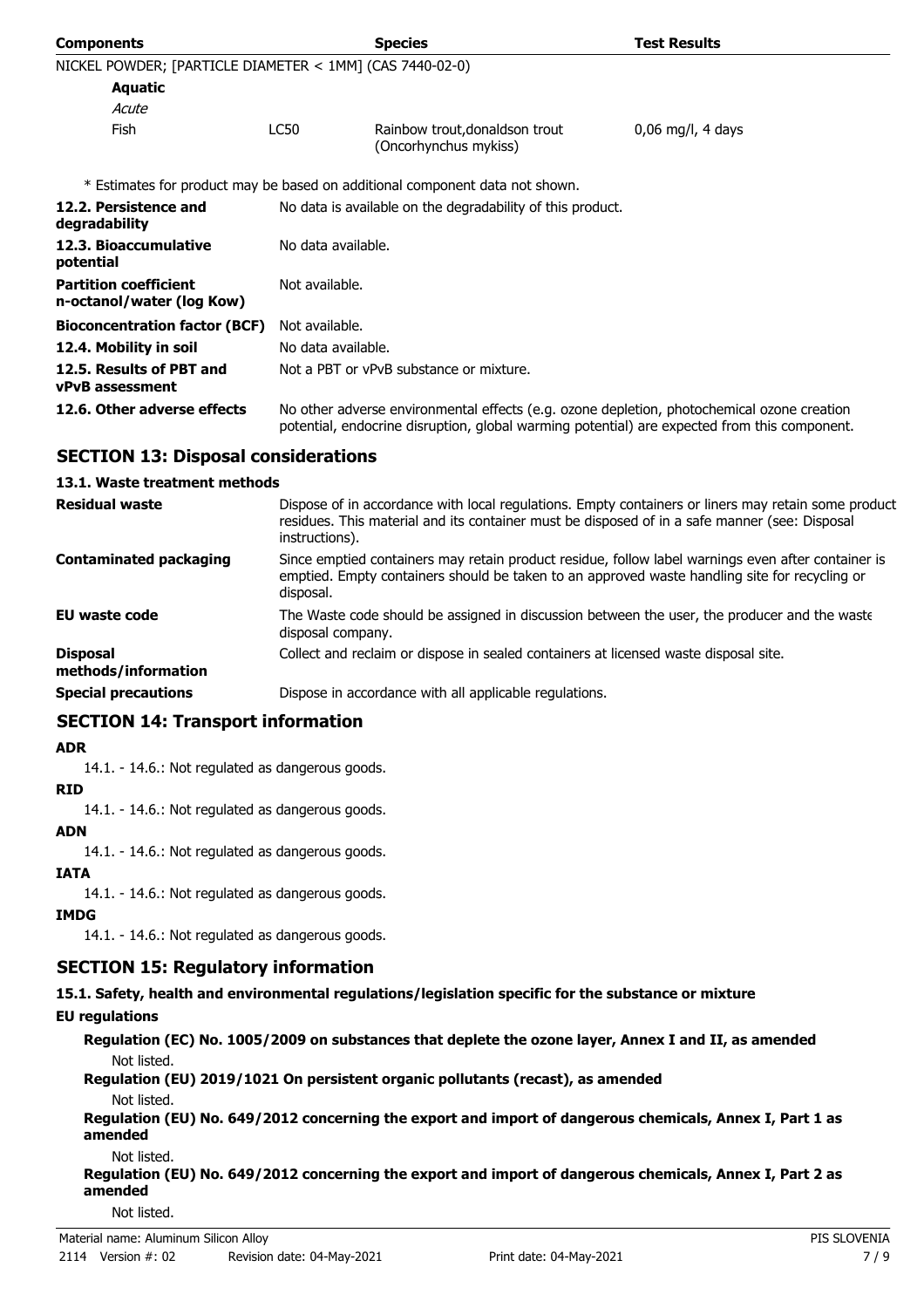**Regulation (EU) No. 649/2012 concerning the export and import of dangerous chemicals, Annex I, Part 3 as amended**

Not listed.

**Regulation (EU) No. 649/2012 concerning the export and import of dangerous chemicals, Annex V as amended** Not listed.

#### **Regulation (EC) No. 166/2006 Annex II Pollutant Release and Transfer Registry, as amended**

Aluminium (CAS 7429-90-5)

COPPER FLAKES (COATED WITH ALIPHATIC ACID) (CAS 7440-50-8)

NICKEL POWDER; [PARTICLE DIAMETER < 1MM] (CAS 7440-02-0)

#### **Regulation (EC) No. 1907/2006, REACH Article 59(10) Candidate List as currently published by ECHA** Not listed.

#### **Authorisations**

**Regulation (EC) No. 1907/2006, REACH Annex XIV Substances subject to authorization, as amended** Not listed.

**Restrictions on use**

#### **Regulation (EC) No. 1907/2006, REACH Annex XVII Substances subject to restriction on marketing and use as amended**

Aluminium (CAS 7429-90-5)

NICKEL POWDER; [PARTICLE DIAMETER < 1MM] (CAS 7440-02-0)

#### **Directive 2004/37/EC: on the protection of workers from the risks related to exposure to carcinogens and mutagens at work, as amended.**

Not listed.

#### **Other EU regulations**

#### **Directive 2012/18/EU on major accident hazards involving dangerous substances, as amended**

Aluminium (CAS 7429-90-5)

COPPER FLAKES (COATED WITH ALIPHATIC ACID) (CAS 7440-50-8) magnesium, powder or turnings (CAS 7439-95-4)

#### **Other regulations**

The product is classified and labelled in accordance with EC directives or respective national laws. Pregnant women should not work with the product, if there is the least risk of exposure.

- Follow national regulation for work with chemical agents. Young people under 18 years old are not allowed to work with this product according to EU Directive 94/33/EC on the protection of young people at work, as amended. **National regulations**
- **15.2. Chemical safety** No Chemical Safety Assessment has been carried out.

**assessment**

### **SECTION 16: Other information**

| <b>List of abbreviations</b>                                                    | Not available.                                                                                                                                                                                                                                                                                                                                                                                                                                                                                                                                     |
|---------------------------------------------------------------------------------|----------------------------------------------------------------------------------------------------------------------------------------------------------------------------------------------------------------------------------------------------------------------------------------------------------------------------------------------------------------------------------------------------------------------------------------------------------------------------------------------------------------------------------------------------|
| References                                                                      | Not available.                                                                                                                                                                                                                                                                                                                                                                                                                                                                                                                                     |
| Information on evaluation<br>method leading to the<br>classification of mixture | Not available.                                                                                                                                                                                                                                                                                                                                                                                                                                                                                                                                     |
| <b>Full text of any H-statements</b><br>not written out in full under           |                                                                                                                                                                                                                                                                                                                                                                                                                                                                                                                                                    |
| Sections 2 to 15                                                                | H <sub>228</sub> Flammable solid.<br>H252 Self-heating in large quantities; may catch fire.<br>H261 In contact with water releases flammable gases.<br>H317 May cause an allergic skin reaction.<br>H335 May cause respiratory irritation.<br>H351 Suspected of causing cancer.<br>H372 Causes damage to organs through prolonged or repeated exposure by inhalation.<br>H373 May cause damage to organs through prolonged or repeated exposure.<br>H400 Very toxic to aquatic life.<br>H410 Very toxic to aquatic life with long lasting effects. |
| <b>Revision information</b>                                                     | None.                                                                                                                                                                                                                                                                                                                                                                                                                                                                                                                                              |
| Training information                                                            | Not available.                                                                                                                                                                                                                                                                                                                                                                                                                                                                                                                                     |